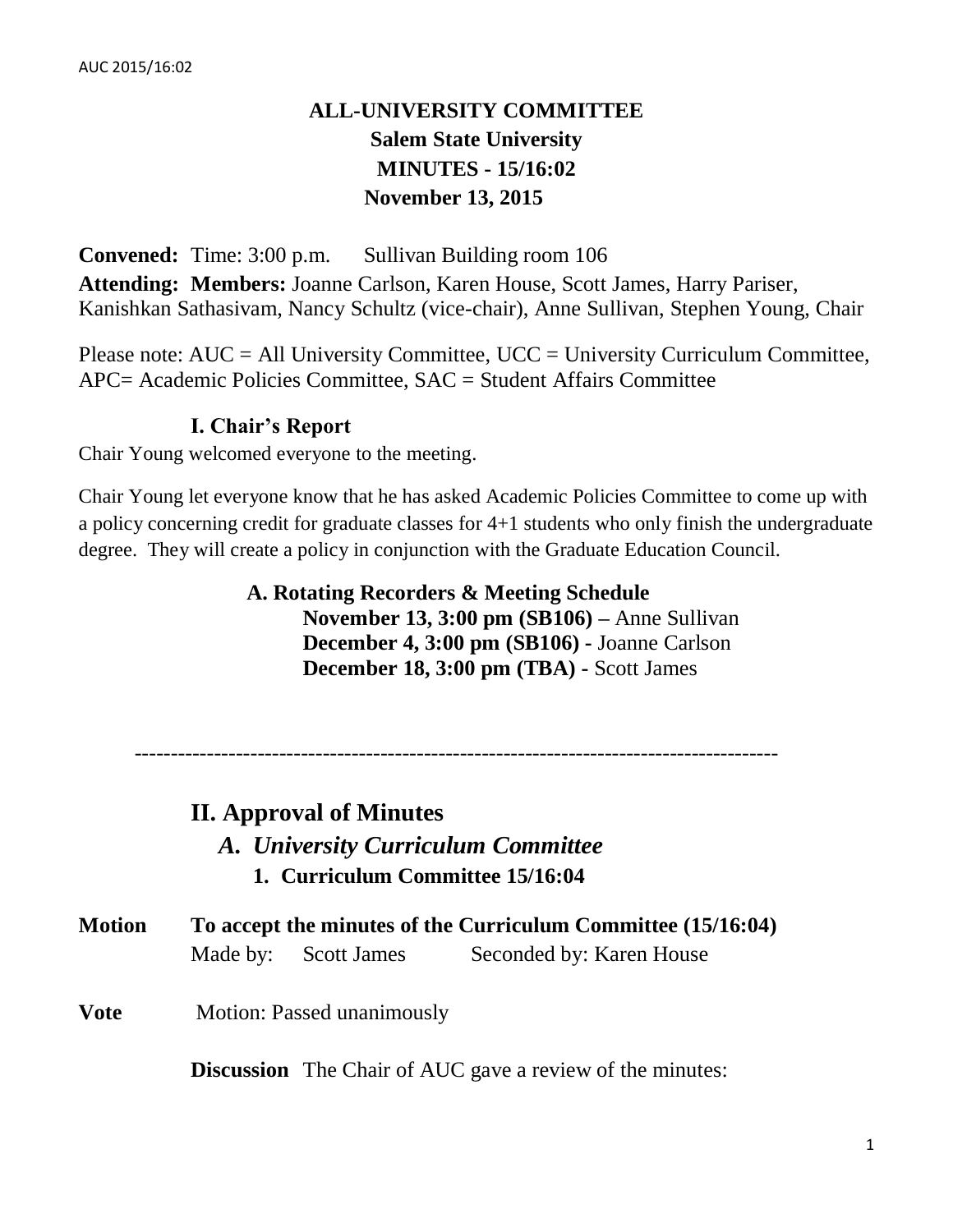This meeting started off with Special Business where they discussed the recertification of Gen Ed courses. There currently is no set date or procedure for the recertification of Gen Ed courses, although Gen Ed Courses have been approved for a 5-year time period. There was a discussion about how to organize the flow of courses for recertification. It was also noted that there is no criteria yet for recertification. They have decided to establish a subcommittee to draft process and criteria for recertification. Under Old Business a package from the Philosophy Department was tabled. A package from the Management Department was next. The package contained a new flowsheet for the Hospitality Management Concentration along with course changes to accompany the flow sheet. It was noted that the Management Department has not completed the degree map for this concentration. The package was unanimously approved, pending the submission to and vetting of the degree map. Under New Business UCC members volunteered to serve as liaisons for various packages. In addition there were new members for various sub-committees. That was the essence of the meeting.

Chair Young asked if there was any discussion.

Discussion: HRI 200 (Proposal no. 16008) is first being offered in the Fall of 2016. All the other courses in the Hospitality Concentration package have HRI 200 as a prerequisite and thus should reflect a start date of Spring 2017. It was noted that for the first year the Department Chair can waive the prerequisite.

In addition, for this concentration (proposal no. 16007) the flowsheet states a degree in hospitality management, when in fact it is a degree in Business Administration with a Concentration in Hospitality Management. The flowsheet should be corrected.

Lastly, in the UCC minutes 15/16:04 there is a request that a diamond be added next to HRI 450 on the proposed flowsheet. There was uncertainty regarding what the diamond on a flowsheet represents. Steve Young will make a request to Vickie Ross that the minutes explain what the diamond represents.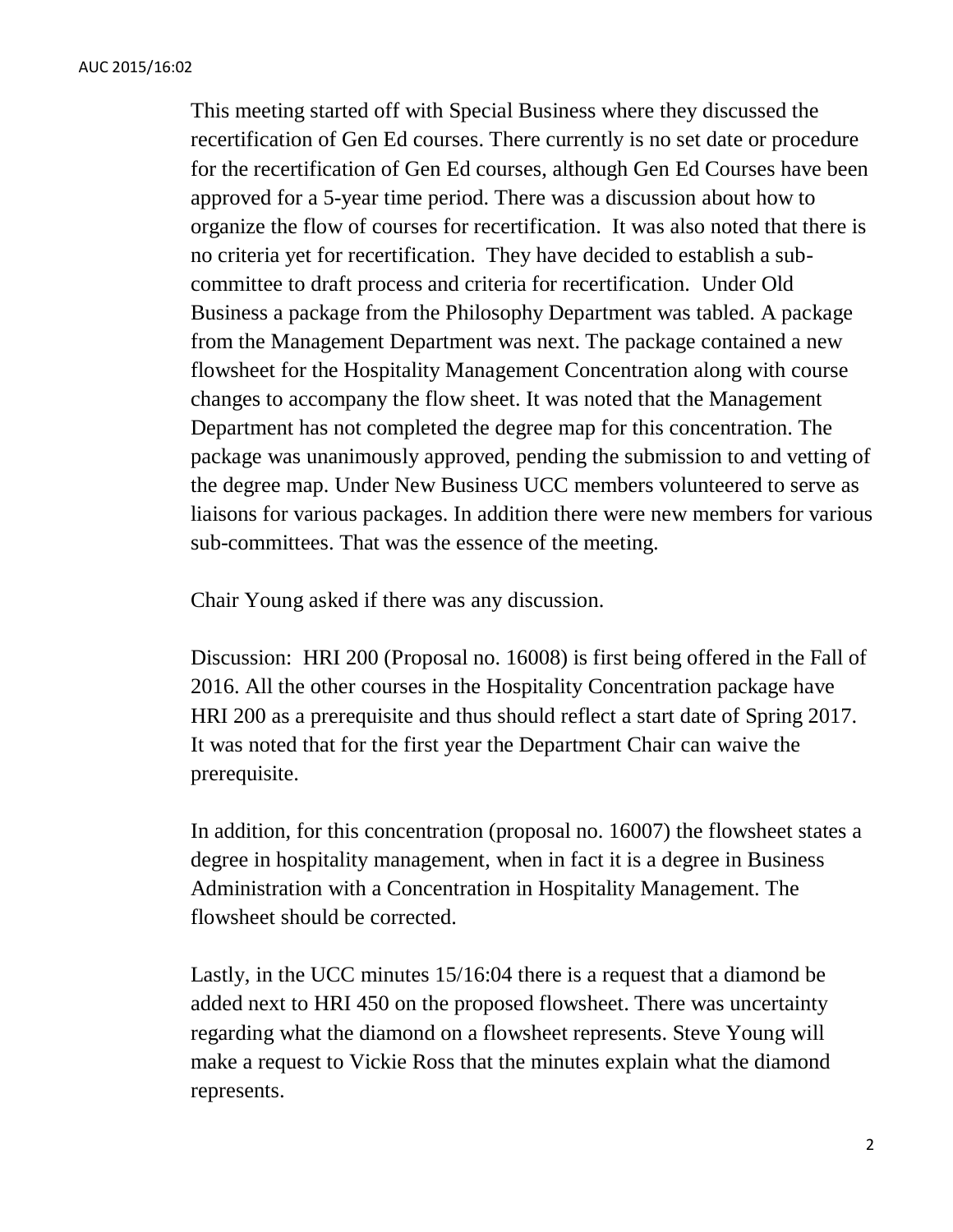| <b>Motion</b>                                                                | To end discussion of the minutes.                                                                                                                              |  |  |  |  |
|------------------------------------------------------------------------------|----------------------------------------------------------------------------------------------------------------------------------------------------------------|--|--|--|--|
|                                                                              | Made by: Kani Sathasivam Seconded by: Nancy Schultz                                                                                                            |  |  |  |  |
| <b>Vote</b>                                                                  | Motion: Passed unanimously.                                                                                                                                    |  |  |  |  |
| <b>Motion</b>                                                                | To approve the minutes of the Curriculum Committee (15/16:04)                                                                                                  |  |  |  |  |
|                                                                              | Made by: Joanne Carlson Seconded by: Scott James                                                                                                               |  |  |  |  |
| <b>Vote</b>                                                                  | <b>Motion: Passed unanimously</b>                                                                                                                              |  |  |  |  |
|                                                                              | 1. Curriculum Committee 15/16:05                                                                                                                               |  |  |  |  |
| <b>Motion</b>                                                                | To accept the minutes of the Curriculum Committee (15/16:05)                                                                                                   |  |  |  |  |
|                                                                              | Seconded by: Kani Satasivam<br>Made by: Anne Sullivan                                                                                                          |  |  |  |  |
| <b>Vote</b>                                                                  | Motion: Passed unanimously                                                                                                                                     |  |  |  |  |
|                                                                              | <b>Discussion</b> The Chair of AUC gave a review of the minutes:                                                                                               |  |  |  |  |
|                                                                              | <b>Discussion</b> The Chair of AUC gave a review of the minutes:                                                                                               |  |  |  |  |
|                                                                              | This meeting started off with Old Business, and the first item from the                                                                                        |  |  |  |  |
|                                                                              | Philosophy department was tabled. Next, a large package from the English                                                                                       |  |  |  |  |
|                                                                              | Department (2 changes in flowsheets and 9 course proposals) was taken up. In<br>the process of reviewing the English proposals, there was a discussion of W-II |  |  |  |  |
| courses, and the need for additional courses from the English Department and |                                                                                                                                                                |  |  |  |  |
|                                                                              | from other departments. Another question surfaced about allowing Directed<br>Studies to be W-III courses. It was suggested that the Gen Ed Committee take      |  |  |  |  |
|                                                                              |                                                                                                                                                                |  |  |  |  |
|                                                                              | up the subject of whether W-III certification should be allowed for Directed<br>Studies that fully meet the peer review criteria. The Gen Ed Committee does    |  |  |  |  |
|                                                                              | not report to the UCC and is coordinated by Professor Tad Baker. With some                                                                                     |  |  |  |  |
|                                                                              | minor changes, the entire package was unanimously approved. Next, a large                                                                                      |  |  |  |  |
|                                                                              | package from Biology (10 Flowsheet changes and 6 course proposals) was                                                                                         |  |  |  |  |

taken up. There was brief discussion about the package, and it was approved unanimously.

That was the essence of the meeting.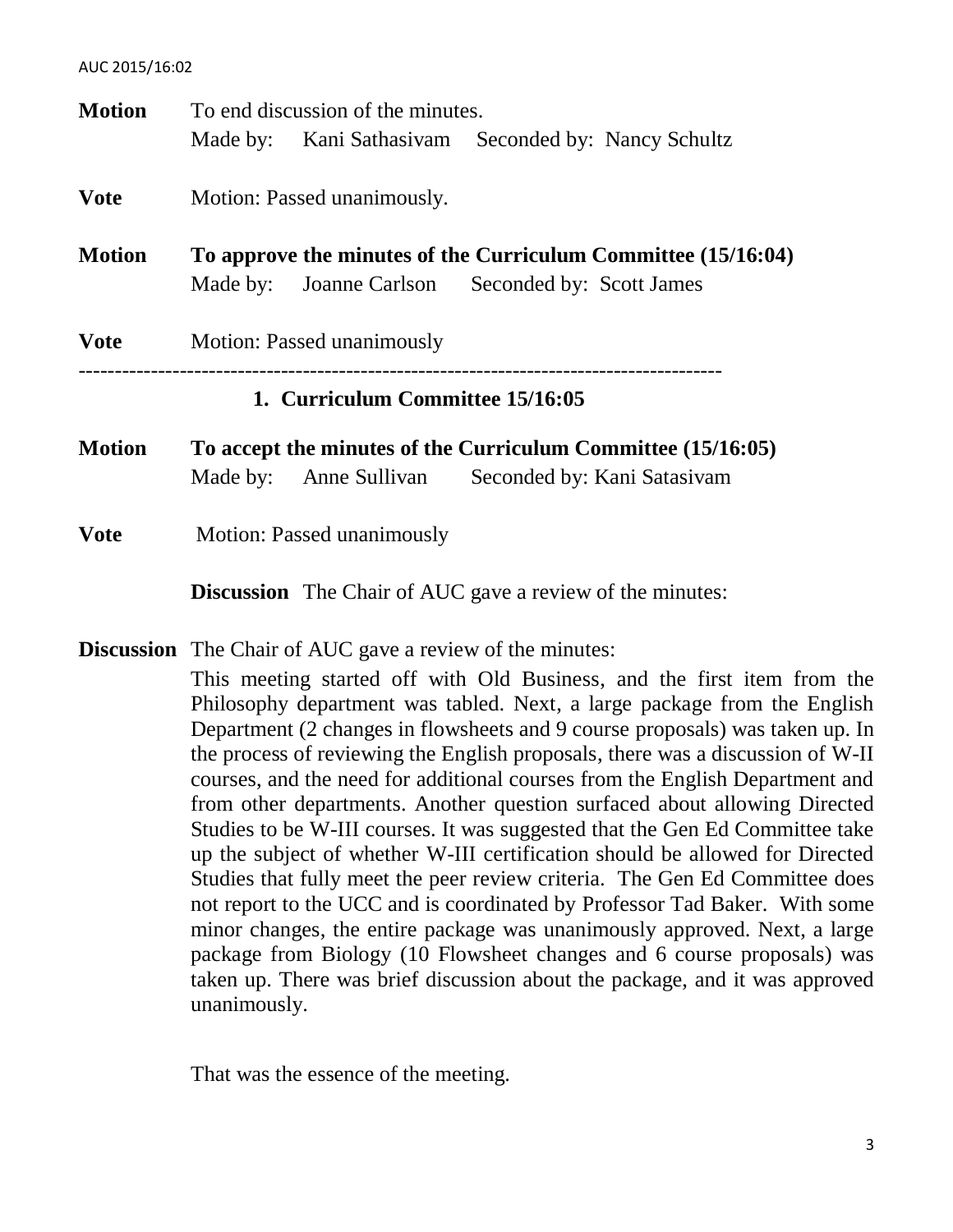Chair Young asked if there was any discussion. Proposals 15311 and 15312 have changed the title of the flow sheet from BA English-Creative Writing Concentration and BA English-Professional Writing Concentration to BA-English in Creative Writing and BA-English in Professional Writing. A question was raised about how this will appear on degrees granted to students. Chair Young will request that the English flow sheet titles be made consistent with the program name.

Additionally, a point of clarification was made that the minutes indeed indicate that retroactive credit will be granted for courses approves as WII and WIII courses. The AUC desires that the issue of Directed Studies as WIII courses be resolved as soon as possible.

**Motion** To end discussion of the minutes. Made by: Scott James Seconded by: Nancy Schultz

- **Vote** Motion: Passed unanimously
- **Motion To approve the minutes of the Curriculum Committee (15/16:05)** Made by: Anne Sullivan Seconded by: Karen House
- **Vote** Motion: Passed unanimously

#### **III. Old Business None**

No Old Business

#### **IV. New Business**

Chair Young asked if there was any new business.

There is some concern that things are moving slowly through governance. This may be the result of a significant increase in new members to the Curriculum Committee who have to acclimate to the committee.

\_\_\_\_\_\_\_\_\_\_\_\_\_\_\_\_\_\_\_\_\_\_\_\_\_\_\_\_